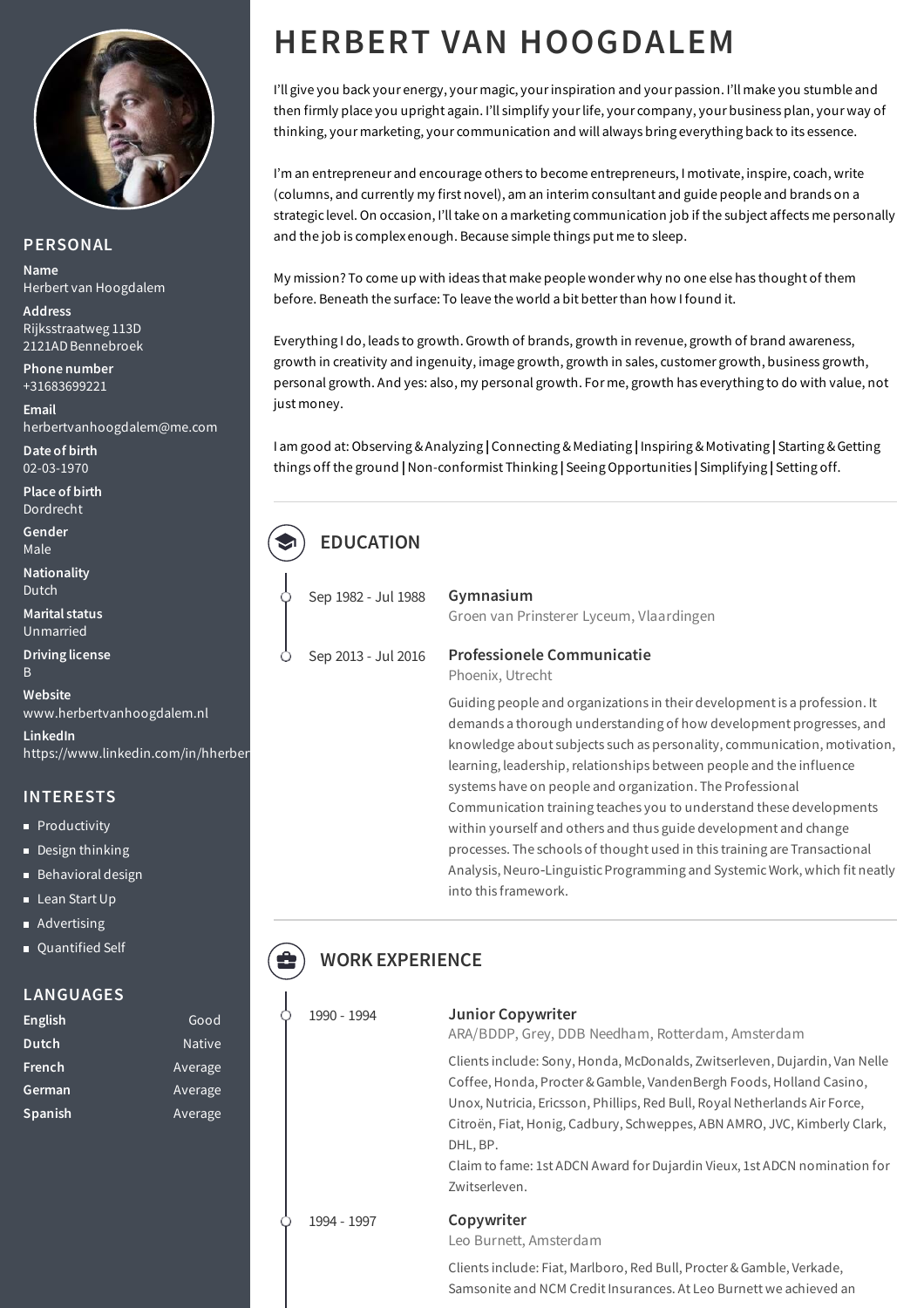|                | international breakthrough for, among others, Amnesty International.<br>Claim to fame: As two 25-year-old fresh-faced youths, my creative partner<br>and I flew business class all over the world to pitch within the network.                                                                                                                                                                                                                                                                                                                                                                                                                                                                                                                                                                                                                                                                                                                                                                                                                                                                                                                                                                                                                                    |
|----------------|-------------------------------------------------------------------------------------------------------------------------------------------------------------------------------------------------------------------------------------------------------------------------------------------------------------------------------------------------------------------------------------------------------------------------------------------------------------------------------------------------------------------------------------------------------------------------------------------------------------------------------------------------------------------------------------------------------------------------------------------------------------------------------------------------------------------------------------------------------------------------------------------------------------------------------------------------------------------------------------------------------------------------------------------------------------------------------------------------------------------------------------------------------------------------------------------------------------------------------------------------------------------|
| 1997 - 1999    | <b>Creative Director / Managing Partner</b><br>Euro/RSCG, Amsterdam                                                                                                                                                                                                                                                                                                                                                                                                                                                                                                                                                                                                                                                                                                                                                                                                                                                                                                                                                                                                                                                                                                                                                                                               |
|                | Clients include: Citroën, Amnesty International, Visa Card Services, FBTO<br>Insurances.<br>Claim to fame: Two important campaigns for Amnesty International. One<br>campaign won a prize in Cannes and made it to all the front pages, right up<br>to CNN. The other campaign helped us collect 3.4 million signatures in 3<br>months' time, way over of the 1 million that we were aiming for.                                                                                                                                                                                                                                                                                                                                                                                                                                                                                                                                                                                                                                                                                                                                                                                                                                                                  |
| 1999 - 2001    | <b>Creative Director</b><br>LOWE, Amsterdam                                                                                                                                                                                                                                                                                                                                                                                                                                                                                                                                                                                                                                                                                                                                                                                                                                                                                                                                                                                                                                                                                                                                                                                                                       |
|                | Clients include: Iglo Mora, Unilever, Planet Internet and Amnesty<br>International.<br>Claim to fame: At LOWE, I supervised the merger between Lintas and Lowe at<br>management level. In addition, I was creatively responsible for the<br>introduction of Planet Internet (from 0 - 900,000 subscribers in 2.5 years'<br>time).                                                                                                                                                                                                                                                                                                                                                                                                                                                                                                                                                                                                                                                                                                                                                                                                                                                                                                                                 |
| $2001 - 2002$  | <b>Founder &amp; Owner</b><br>Montego Bay, Amsterdam                                                                                                                                                                                                                                                                                                                                                                                                                                                                                                                                                                                                                                                                                                                                                                                                                                                                                                                                                                                                                                                                                                                                                                                                              |
|                | Clients include: Quote Media, Stinger, Honig and Digipay.<br>Claim to fame: Learning to be an entrepreneur in rough conditions. Building<br>up a company from 0-11 people in 9 months' time and selling to Ogilvy for 3<br>Million Euros.                                                                                                                                                                                                                                                                                                                                                                                                                                                                                                                                                                                                                                                                                                                                                                                                                                                                                                                                                                                                                         |
| 2002 - 2004    | Creative Director / Managing Partner Ogilvy Group<br>Ogilvy & Mather, Amsterdam                                                                                                                                                                                                                                                                                                                                                                                                                                                                                                                                                                                                                                                                                                                                                                                                                                                                                                                                                                                                                                                                                                                                                                                   |
|                | Clients include: JVC, Ford, Dove, Holland Casino, Ford, British Tourism<br>Board, Kimberly Clark, DHL, BP & Stinger.<br>Claim to fame: The concept for an international Dove Exposition, a creative<br>breakthrough in Ford's print advertising and a handful of prizes for Ogilvy &<br>Mather.                                                                                                                                                                                                                                                                                                                                                                                                                                                                                                                                                                                                                                                                                                                                                                                                                                                                                                                                                                   |
| 2005 - Present | Professional Outsider (independent Business Strategist &<br><b>Creative Director)</b><br>Herbert van Hoogdalem   Professional Outsider, Amsterdam                                                                                                                                                                                                                                                                                                                                                                                                                                                                                                                                                                                                                                                                                                                                                                                                                                                                                                                                                                                                                                                                                                                 |
|                | I think of solutions that make people wonder why no one else has ever<br>thought of them before. For People and for Brands. Of course, I do that from<br>my experience as an advertiser. As a strategist, marketer, creative director.<br>However: it goes much further than that. My experience as an entrepreneur,<br>traveler, writer, investor, father, speaker, curator, professional rebel, life<br>hacker, film freak, online expert, behavioral planner, storyteller, a small<br>child playing in the sandbox, do-gooder and coach (terrible word by the<br>way), is included. In that sense, I was already a 'Design thinker', well before<br>the word even existed - I was always looking at 'problems' from an entirely<br>different perspective. That is why I've never presented a solution that<br>someone else could have thought of before me. Being difficult, or making<br>things too hard, has never improved matters. So, my brain automatically<br>laser-cuts out all the bullshit, pokes right through fallacies, sees through<br>those with wrong motives and makes connections you didn't even know<br>were there (I often don't either, by the way). I get to the core as fast as<br>possible. Usually within 30 or 40 seconds. At most. |